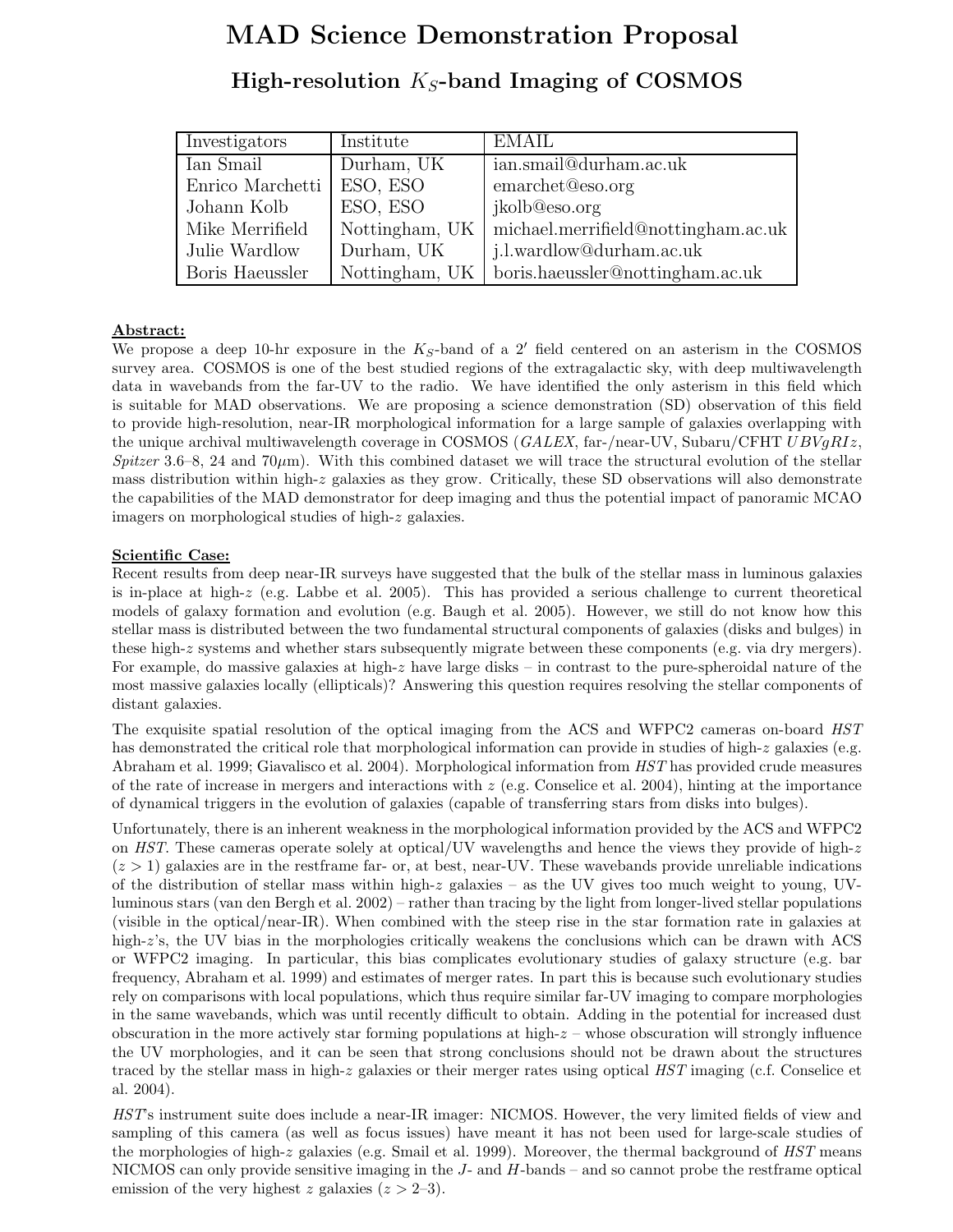To provide reliable structural information on large samples of high-z galaxies requires imaging them in their restframe optical/near-IR with ~ 0.1″ resolution (and sampling). In the restframe near-IR (i.e. observed-frame mid-IR) this will have to await  $JWST$ , but sensitive near-IR (restframe optical) imaging is possible with AOequipped large-telescopes from the ground. Indeed, survey of fields around natural guide stars (e.g. Larkin et al. 2000; Baker et al. 2003; Christopher & Smail 2006) has provided the basis for AO-enhanced morphological studies of small samples of galaxies (∼ 60–70, K ≤ 20: Glassman et al. 2002; Cresci et al. 2005; Huertas-Company et al. 2007), as well as aiding in kinematic studies (Eisenhauer et al. 2003). But, again, these first-generation AO surveys were limited by the size of the fields over which good correction could be achieved using a single reference star (e.g. Cresci et al. 2005).

The new generation of Multi-Conjugate Adaptive Optics (MCAO) facilities (of which MAD is a prototype) should yield high levels of correction over much large fields ( $\gg 10\times$  the area) using multiple reference stars. For example a single field surveyed with MAD will provide high-resolution morphologies for a sample of galaxies, at least doubling the size of those available from all previous studies. Moreover, the identification of a suitable asterism in a well-studied field can provide a host of multiwavelength information on these galaxies – giving the study much wider impact on our understanding of the morphologies of different classes of galaxies over a wide redshift range and the relationship between their structural properties, stellar masses and star formation/AGN activity.

We propose to obtain deep Science Demonstration imaging of an asterism in the COSMOS field (Fig. 1 & 2) in the  $K<sub>S</sub>$ -band using the new MAD MCAO demonstrator on VLT. The depth of these observations will be sufficient to allow us to efficiently derive morphological information for samples of 10's to 100's of UV-, optical-, near-IR- and of mid-IR-selected galaxies out to  $z \sim 2.5$  (Fig. 3) in this field (using the deep archival GALEX, Subaru and Spitzer imaging, respectively). These data will address a range of issues in galaxy evolution, e.g. deriving the structural properties of high-z galaxies in their restframe optical/near-IR – free from biases due to dust and recent star formation – to determine the merger/interaction rate in this population and derive the morphologies of their stellar distribution (including robust masses estimated from their restframe near-IR luminosities from IRAC). In this way we will determine if the most massive galaxies at high-z have significant stellar disks, in contrast to the spheroidal nature of such massive systems at z ∼ 0. Reliable morphological information on the distribution of the stellar mass within these galaxies is essential to make progress on this important question.

These observations will also demonstrate the potential scientific impact of wide-field MCAO-assisted  $K_S$ -band imaging for VLT and the future E-ELT. Given the significance of morphology for studies of the properties of galaxies these observations may have profound ramifications for our understanding of this most informative galactic characteristic.

#### Time Justification:

We request a single  $2 \times 2 + 1$  mosaic to cover a  $2' \times 2'$  region centered on the only suitable asterism within the COSMOS field – one of the best-studied regions of the extragalactic sky. We note that we have also searched for similar asterisms in the ECDFS and UKIDSS/UDS fields as well as in 5,000 HST ACS or WFPC2 pointings with greater than 1,000 s exposure in the  $I_{814}$ -band – but have found no candidate blank-field asterisms as good as that in COSMOS.

A preliminary correction performance estimate has been computed using the YAO simulation software adapted to the MAD optical configuration. The guide stars asterism has been modelled with the correct positions and magnitudes and closed loop simulations have been carried out assuming a correction frequency of 400 Hz after a quick run of loop parameters optimization. The atmospheric model consist of 8 layers for a global seeing contribution of 0.8′′ in the V -band. The final simulation length involves 5,000 iterations. The results are shown in Fig. 4 and consist of the Strehl ratio map in K-band, PSF shape variation in the field and associated FWHMs.

Based on these simulations, we expect our proposed observations of the COSMOS MAD field will yield highquality morphologies for a sample of 40–50 IRAC-selected mid-IR galaxies – reaching out to  $z \sim 2.5$  (Fig. 3), with half the sample at  $z > 1$  ( $\sim 10$  of which are detected at  $24\mu$ m), as well as  $100-150$  K<sub>S</sub>  $\leq 20$  field galaxies and ∼ 10 far-UV galaxies detected by GALEX. The median  $K_S$  magnitudes of the mid-IR sources are  $K_S \sim 20-$ 20.5 and we assume scale sizes of 0.2′′ (typical of the optical sizes of faint galaxies, Smail et al. 1995) and aim for detections with SNR ∼ 10 to derive basic morphological information (e.g. scale sizes, ellipticities, asymmetries, etc.). This level of derived shape information is consistent with our experience working with similar SNR imaging at  $0.1''$  resolution/sampling for high-z galaxies in the optical and near-IR from HST (Smail et al. 1997, 1999) and previous AO-assisted work by Huertas-Company et al. (2007). For the brighter half of the sample (and many of the K-selected galaxies), more detailed morphological modelling will be possible to quantitatively derive the stellar fractions in bulges and disks (e.g. using  $GIM2D$ , e.g. Balogh et al. 2002).

From the guide-line MAD sensitivities and conservatively adopting 200 mas FWHM image quality as indicated by our simulations of the delivered image quality from MAD with this asterism (Fig. 4), we expect to reach a SNR > 10 at  $K \sim 20$  in 2 hrs per pointing. With five pointings in the full mosaic, this equates to a total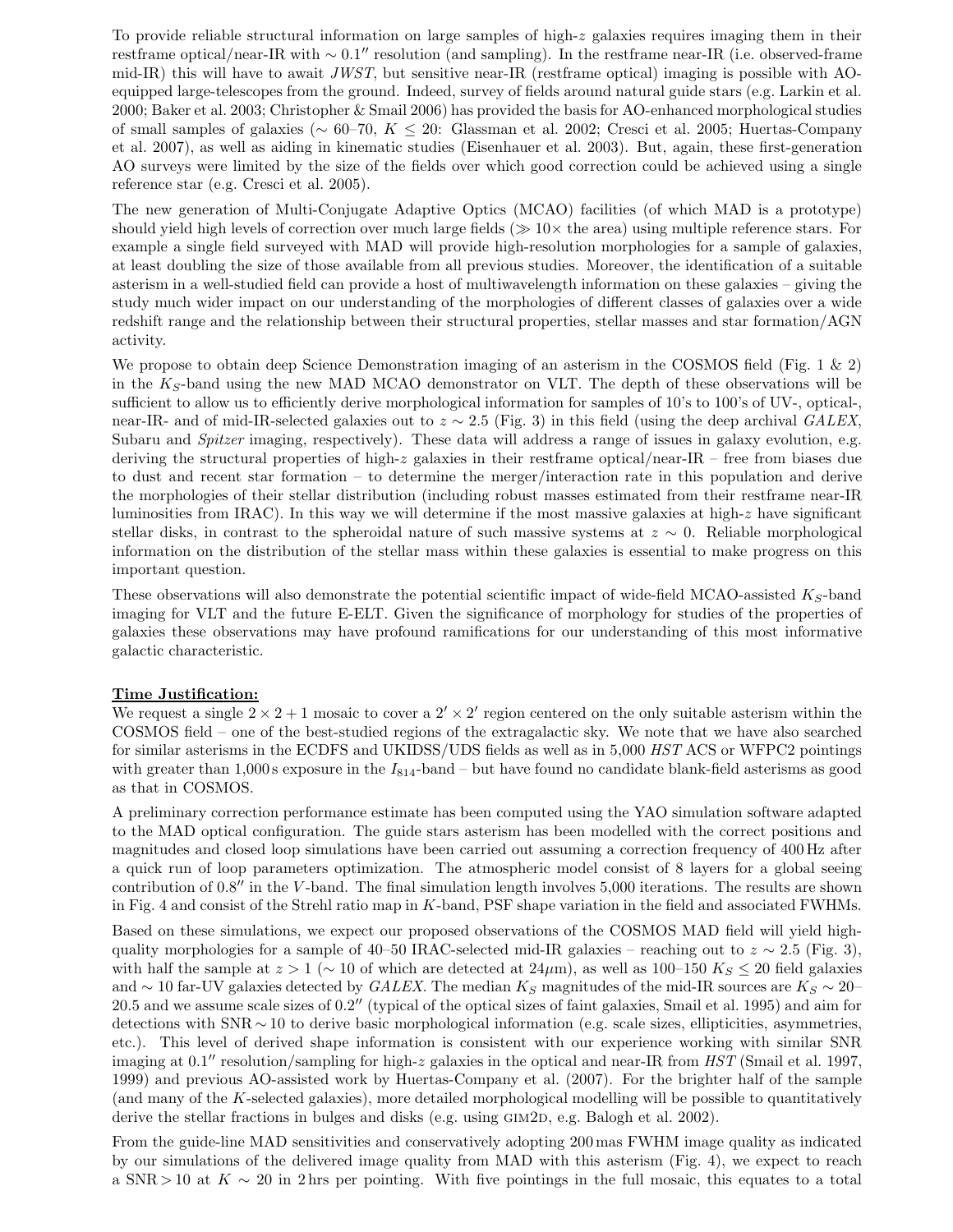on-source exposure time of 10 hrs. Adding a 20 min overhead for each acquisition and 2 min for the  $2 \times 2 + 1$ mosaic (assuming the exposures are broken into 1–2 hr sequences), we estimate a total time of  $\sim 12 \text{ hrs}$  is needed for this SD programme. The COSMOS field will be visible for 6 hrs per night, above an airmass of 1.5, during the January 2008 MAD SD run. The minimum request for this proposal would be half this exposure time – 6 hrs (including overheads) – yielding SNR > 10 on K  $\sim$  19.5 galaxies and SNR  $\sim$  5 at  $K = 20$  – but this would significantly reduce the sample of sources with sufficient SNR for GIM2D modeling.

We stress that there are  $\sim 10$  fainter stars detected across the whole field (Figs. 1 & 2) and we will use the PSF measured from these stars to locally correct the galaxy shapes for the effects of the anisotropic PSF across the whole field (Fig. 4) to derive the intrinsic morphologies of the galaxies with GIM2D.

We request standard calibrations.

Our team includes all the relevant experience needed to acquire (lead: Marchetti), reduce (leads: Smail & Marchetti) and analyse and model (lead: Merrifield & Kolb) these data in a timely manner.

| Targets and integration time:              |     |     |        |                             |            |               |  |  |
|--------------------------------------------|-----|-----|--------|-----------------------------|------------|---------------|--|--|
| Target                                     | R.A | DEC | Filter | Magnitudes Total int. Field |            |               |  |  |
|                                            |     |     |        |                             | time (sec) | $\frac{1}{2}$ |  |  |
| COSMOS-MAD-1 09 57 17.60 +02 26 45.0 $K_S$ |     |     |        | $K_s = 17 - 20.5$ 36,000    |            |               |  |  |
|                                            |     |     |        |                             |            |               |  |  |

Guide stars list and positions:

|                 | Target: COSMOS-MAD-1 |                                       |          |                                         |
|-----------------|----------------------|---------------------------------------|----------|-----------------------------------------|
|                 |                      | $RA''_{rel}$ $DEC''_{rel}$ V Mag Note |          |                                         |
| GS1             | $-48.4$              | $+10.0$                               | 9.52     |                                         |
| GS <sub>2</sub> | $+3.4$               | $+28.2$                               |          | 12.51 7.0" from faint star, $V \sim 18$ |
| GS3             | $+49.6$              | $-9.5$                                |          | 12.56 4.7" from faint star, $V \sim 15$ |
| $\cdots$        | $\cdots$             | $\cdots$                              | $\cdots$ | $\cdots$                                |

Abraham et al. 1999, MNRAS, 308, 569 Baker et al. 2003, A&A, 406, 593 Balogh et al. 2002, MNRAS, 566, 123 Baugh et al. 2005, MNRAS, 356, 1191 Christopher & Smail 2006, MNRAS, 365, 439 Conselice et al. 2004, ApJ, 600, L139 Cresci et al. 2005, A&A, 438, 757 Dressler et al. 1997, ApJ, 490, 577 Eisenhauser et al. 2003, SPIE 4841, 1548 Giavalisco et al. 2004, ApJ, 600, L93 Labbe et al. 2005, ApJ, 62, L81 Larkin et al. 2001, PASP, 112, 1526 Mobasher et al. 2007, ApJ, in press Smail et al. 1995, ApJ, 449, L105 Smail et al. 1997, ApJS, 110, 213 Smail et al. 1999, ApJ, 525, 609 van den Bergh et al. 2002, AJ, 123, 2913

Glassman et al. 2002, ApJ, 581, 865 Huertas-Company et al. 2007, A&A, 468, 937